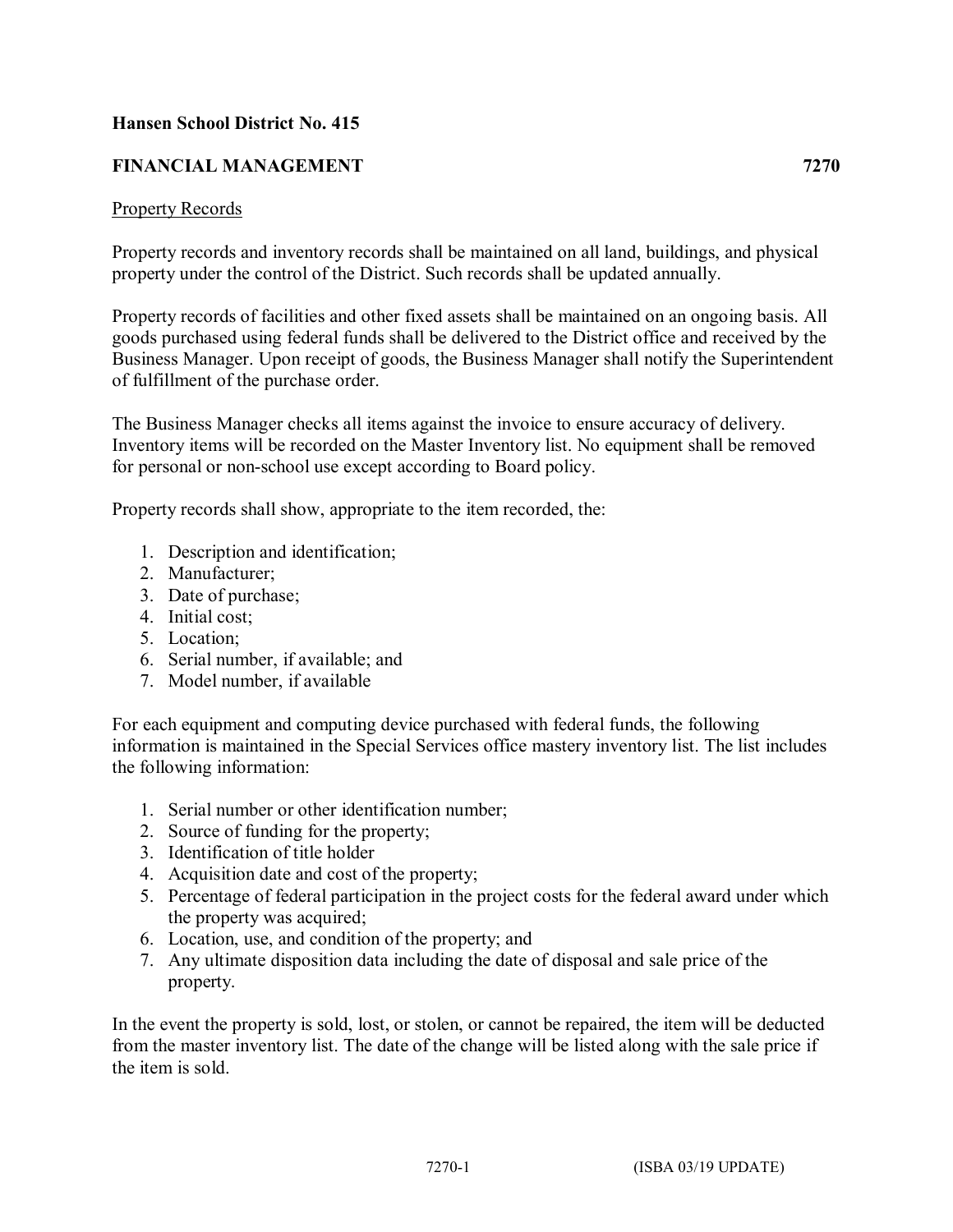## Property Classifications

Equipment and supplies with a useful life of more than 1 year, including computing devices, will be engraved with "Property of the Hansen School District 415" and with appropriate equipment identification.

Equipment means tangible personal property (including information technology systems) having a useful life of more than one year and a per-unit acquisition cost which equals or exceeds the lesser of the capitalization level established by the District for financial statement purposes, or \$5,000.

Supplies means all tangible personal property other than those described in § 200.33 Equipment. A computing device is a supply if the acquisition cost is less than the lesser of the capitalization level established by the District for financial statement purposes or \$5,000, regardless of the length of its useful life.

Computing devices means machines used to acquire, store, analyze, process, and publish data and other information electronically, including accessories (or "peripherals") for printing, transmitting and receiving, or storing electronic information.

Capital assets means tangible or intangible assets used in operations having a useful life of more than one year that are capitalized in accordance with GAAP. Capital assets include:

- 1. Land, buildings (facilities), equipment, and intellectual property (including software) whether acquired by purchase, construction, manufacture, lease-purchase, exchange, or through capital leases; and
- 2. Additions, improvements, modifications, replacements, rearrangements, reinstallations, renovations or alterations to capital assets that materially increase their value or useful life (not ordinary repairs and maintenance).

## Physical Inventory

A physical inventory of the property must be taken and the results reconciled with the property records at least yearly.

Each staff member will inventory property items in their room at the end of each school year. The inventory sheet is signed by the staff member taking the inventory as verification and is reviewed by the Business Manager and kept in the vault. Computer and technology equipment is inventoried through Adaptiv Computing management's program, and recorded in an Excel spreadsheet maintained by the Business Manager. Electronic equipment, such as iPads, are engraved with "Property of Hansen School District 415".

Any discrepancy between physical inventory and the master inventory sheet will be researched by the Business Manager and noted on the master inventory. Maintenance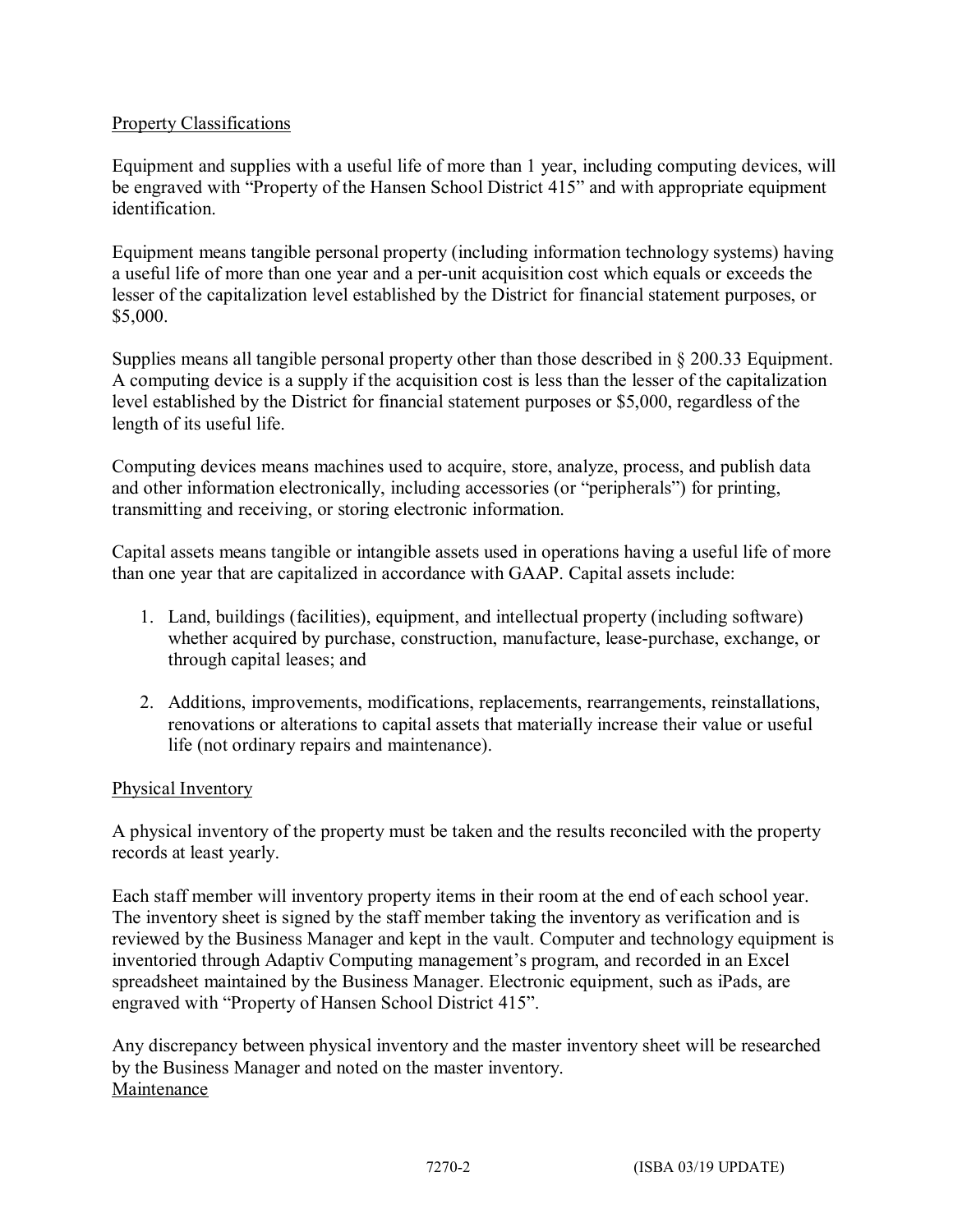The District shall maintain adequate maintenance procedures and records to ensure that property is kept in good condition. If an item needs repair, the Business Manager will be notified and proper repair procedures will be determined, either in District or by sending the item to a qualified repair facility.

#### Lost or Stolen Items

The District maintains a control system that ensures adequate safeguards are in place to prevent loss, damage, or theft of the property.

#### Use of Equipment Purchased with Federal Funds

Equipment purchased with federal funds must be used in the program or project for which it was acquired as long as needed, whether or not the project or program continues to be supported by the federal award, and the District will not encumber the property without prior approval of the federal awarding agency and the pass-through entity.

During the time equipment is used on the project or program for which it was acquired, the equipment will also be made available for use on other projects or programs currently or previously supported by the federal government, provided that such use will not interfere with the work on the projects or program for which it was originally acquired. First preference for other use must be given to other programs or projects supported by the federal awarding agency that financed the equipment. Second preference is given to programs or projects under federal awards from other federal awarding agencies. Use for non-federally funded programs or projects is also permissible.

When no longer needed for the original program or project, the equipment may be used in other activities supported by the federal awarding agency, in the following order of priority:

- 1. Activities under a federal award from the federal awarding agency which funded the original program or project; then
- 2. Activities under federal awards from other federal awarding agencies.

In the event that the District no longer needs real or personal or real property, it will follow the rules, policies, and procedures required by Idaho Code §33-601(4)(b) and by Policy 9100.

| Cross Reference: 7210                  | GASB Statement 34 (Accounting System)                              |
|----------------------------------------|--------------------------------------------------------------------|
| Legal Reference: I.C. $§$ 33-601(4)(b) | Real and Personal Property—Acquisition, Use or<br>Disposal of Same |
| I.C. $\S$ 33-701                       | Fiscal Year – Payment and Accounting of Funds                      |
|                                        | Capital Assets                                                     |
|                                        | <b>Computing Devices</b>                                           |
|                                        | Equipment                                                          |
| 2 C.F.R. § 200.94                      | Supplies                                                           |
|                                        | 2 C.F.R. § 200.12<br>2 C.F.R. § 200.20<br>2 C.F.R. § 200.33        |